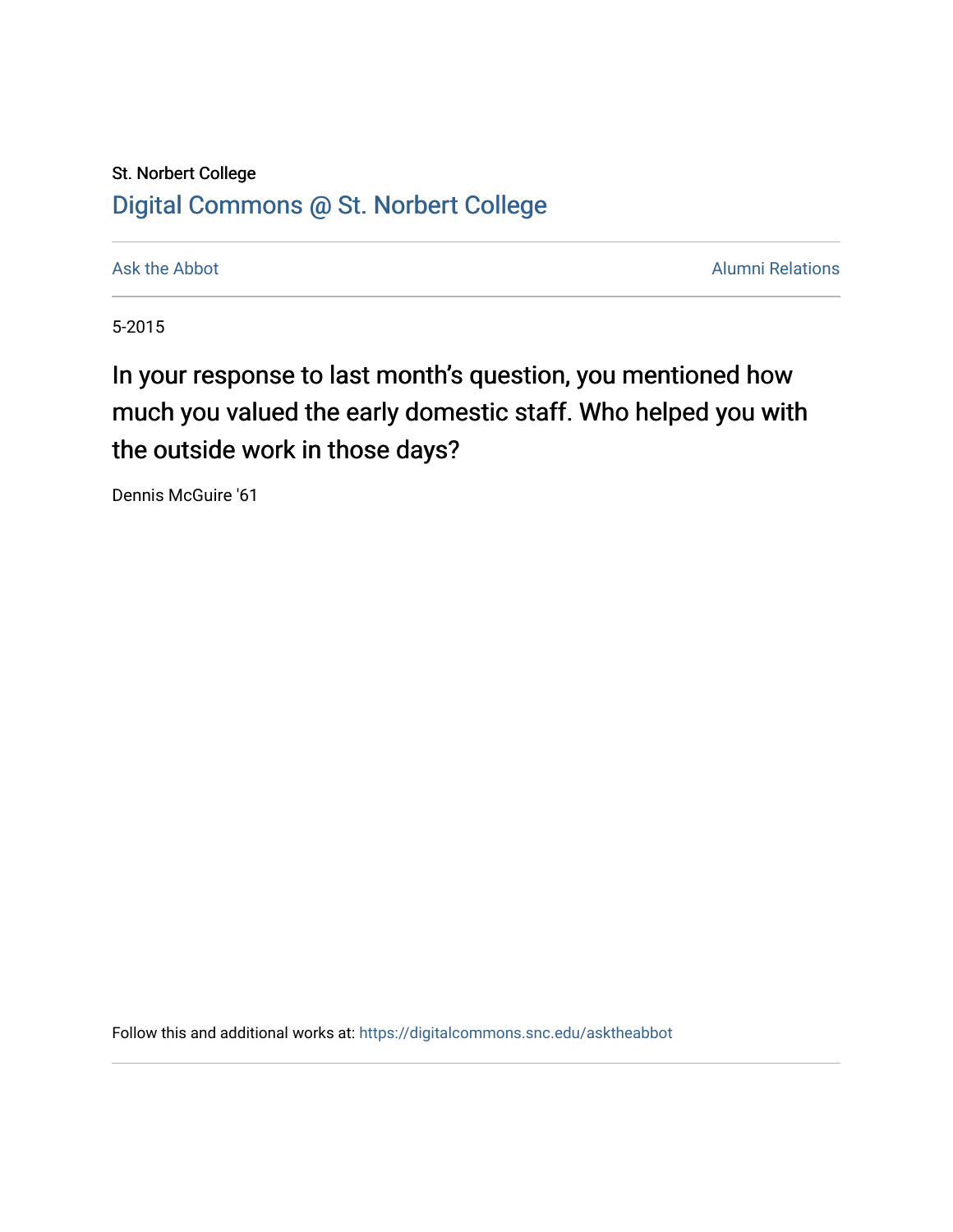

[Academics](https://www.snc.edu/academics) [Admission](https://www.snc.edu/admission) [Campus Life](https://www.snc.edu/campuslife) [Living Norbertine](https://www.snc.edu/livingnorbertine) [Athletics](https://www.snc.edu/athletics) [About](https://www.snc.edu/about)

Q

Giving

to SNC

[Alumni](https://www.snc.edu/alumni/)  $\geq$  [Ask the Abbot](https://www.snc.edu/alumni/abbot/)  $\geq$  May 2015 合

### [Alumni](https://www.snc.edu/alumni/index.html)

[Events & Reunions](https://www.snc.edu/alumni/event/index.html) [Behind the Arch](https://www.snc.edu/alumni/event/behindthearch/) [Benefits and Services](https://www.snc.edu/alumni/benefits.html) [Get Involved](https://www.snc.edu/alumni/getinvolved.html) [Give to SNC](http://giving.snc.edu/) [Alumni Awards](https://www.snc.edu/alumni/awards/index.html) [Knight Lights](https://www.snc.edu/alumni/knightlights/index.html) [Alumni-Owned](https://www.snc.edu/alumni/directory/index.html) [Businesses Network](https://www.snc.edu/alumni/directory/index.html) [Alumni Board](https://www.snc.edu/alumni/alumniboard.html) [Student Alumni](https://www.snc.edu/alumni/saa.html) [Ambassadors](https://www.snc.edu/alumni/saa.html)

[Staff](https://www.snc.edu/alumni/contactus.html)

# May 2015 Question:

Dear Abbot Pennings,

In your response to last month's question, you mentioned how much you valued the early domestic staff. Who helped you with the outside work in those days?

Dennis McGuire '61

#### Answer:

My dear Dennis,

I thank you most graciously for this inquiry, which reminds me of one particular individual most important in the history of the college. Many of my readers will not have had the honor of knowing Mr. Albert Zelten as I did. For many years, he alone filled all the roles associated with a modern-day department of facilities.

This hardworking man was undoubtedly one of the most dedicated employees ever to have set foot on campus grounds. He was the first in this role, maintaining all the order's facilities: college, abbey, church, grade school and even the sisters' home on the corner of Grant and Second Streets.

Mr. Zelten worked alone from 1916 to 1956, then continued to hold the post part-time for three further decades. Indeed, when he left off full-time working, I seem to remember that neither of the two men who replaced him stayed very long, as there was just too much work to be done!



### Ask The Abbot

As the founder of St. Norbert College, and having a prime seat in the center of campus throughout the years, I, Abbot Bernard Pennings, hold the answers to many of your burning questions about the college.

[Submit Your Question](https://www.snc.edu/alumni/abbot/index.html)